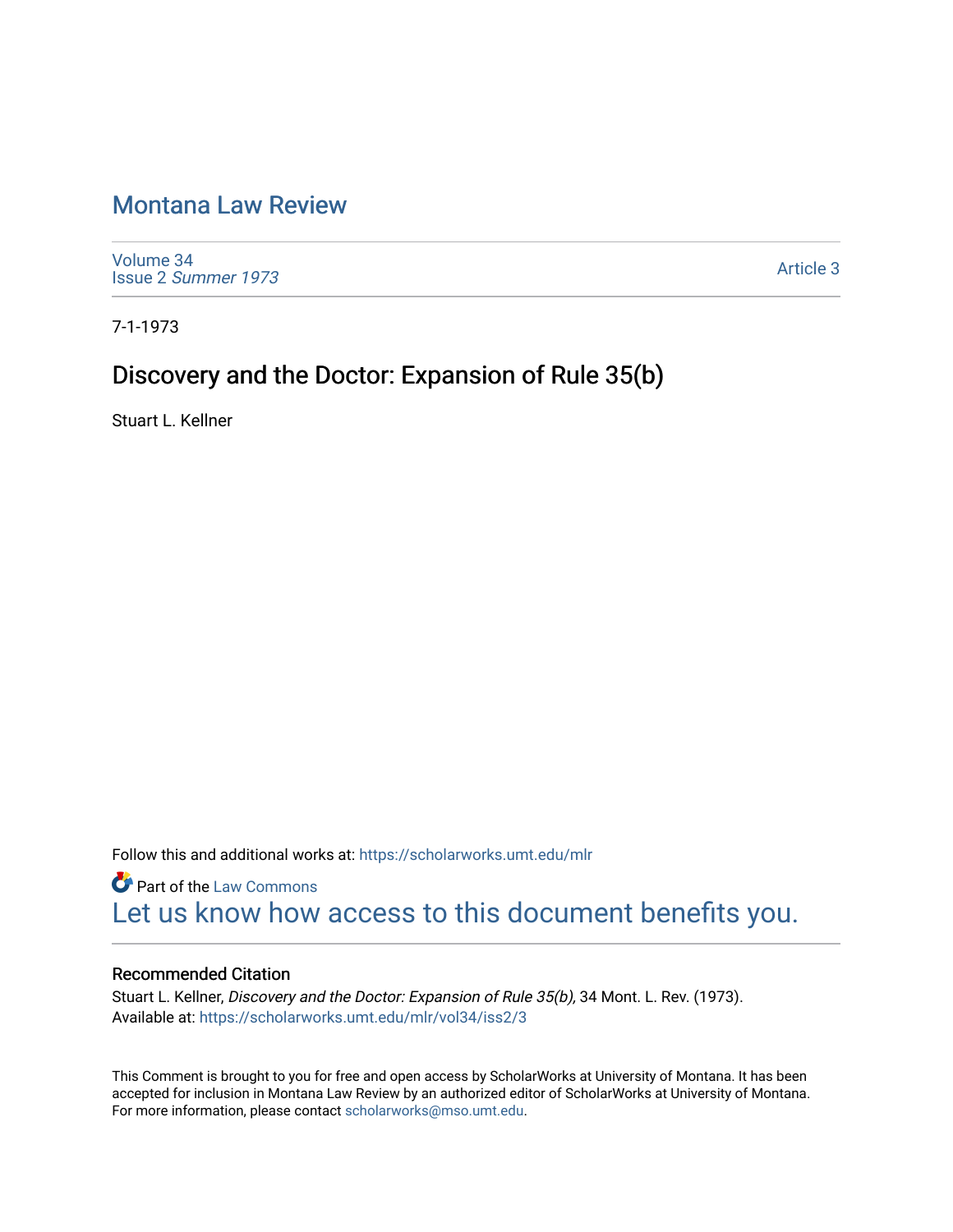### **COMMENTS** Kellner: Discovery And The Doctor: Expansion Of Rule 35(b)

## **DISCOVERY AND THE DOCTOR: EXPANSION OF RULE 35(b)**

#### Stuart L. Kellner

#### *INTRODUCTION*

The Supreme Court of Montana recently reached a decision upon an appeal from the dismissal of a malpractice action which, in effect, creates a new rule of discovery.' The result of this decision not only deviates from established and adequate procedures, but also does immeasurable damage to the indispensable but tenuous relationship between attorneys and physicians.

The purpose of this note is to examine the reasoning underlying this rule-making decision and to consider the possible repercussions if this procedural anomoly is commonly applied in the district courts of this state.

#### *THE FACTS*

Carolyn Callahan brought suit in the district court of Silver Bow County against her opthalmologist for malpractice. She complained that he had failed to diagnose, during routine examinations of her eyes, a malignant melanoma of her left eye.

During the normal course of discovery, defense counsel took depositions from Dr. Lensink, one of the plaintiff's examining physicians. The plaintiff's counsel did not object to the deposition, but did object when the defense subsequently attempted to set up a conference with Dr. Lensink from which the plaintiff and her counsel would be excluded. The defendant's counsel then moved for an order permitting a private conference under Rule 35(b) (2), Montana Rules of Civil Procedure.<sup>2</sup> On April 28, 1970, the court ruled by order as follows:

The Court being fully advised of the facts and the law, found that Rule 35(b) (2) of the Montana Rules of Civil Procedure was adopted to expedite and to effectuate full and complete discovery of an to expedite and to effectuate full and complete discovery of an opponent's case; that the purpose of the rule would be defeated if counsel were not given the opportunity to interview a treating and attending physician on the same basis of any other witness; that the plaintiff by filing her action alleging personal injuries and damages as a result of the negligence of the defendant waived any<br>privilege she might have as to any of her treating and attending<br>physicians and specifically Doctors Lensink and Casebeer; further,<br>that the plaintiff, by a specifically waived any physician-patient privilege she might have had with regard to Dr. Lensink. It is therefore ordered that Poore, McKenzie & Roth, the law firm representing the defendant, be

**'Callahan v. Burton, 157 Mont. 513, 487 P.2d 515 (1971). IM.R.CIV.P.**  $35(b)(2)$  [hereinafter cited as rule  $35(b)(2)$ ].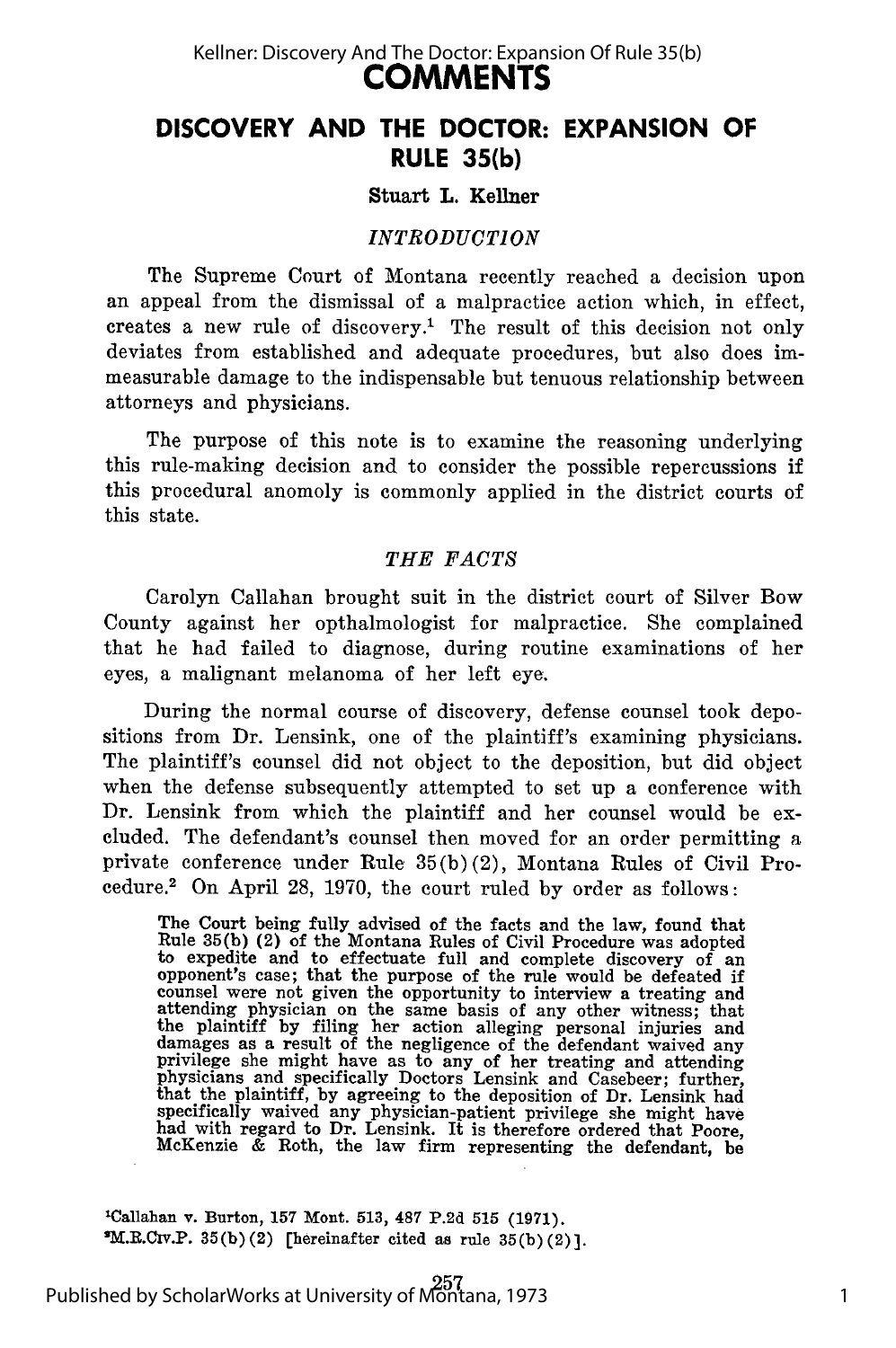permitted to interview Doctors Lensink and Casebeer outside the presence of counsel for plaintiff and that any physician-patien privilege existing between Carolyn Callahan and said Doctors has been waived.<sup>8</sup>

Pursuant to this order, and prior to trial, defense counsel conducted private interviews with the medical witnesses. During the trial the plaintiff called both Dr. Casebeer and Dr. Lensink as witnesses. In the cross-examination, which was made without any question of privilege being raised, the defendant's counsel did not attempt to impeach or discredit the doctors' testimony.

At the conclusion of the plaintiff's case **in** chief the defendant moved to dismiss the action. Finding that the plaintiff had failed to present any credible evidence of the existence of the cancerous condition in a reasonably diagnosable condition during the period of the opthalnologist's treatment, the court granted the defendant's motion and denied the plaintiff's motion for a new trial. From the judgment entered on the district court's order dismissing her case against the defendant, the plaintiff appealed to the Montana supreme court on June 17, 1971.

#### *THE DECISION*

The issues on appeal were two. Primarily the plaintiff assigned error to the district court's order of dismissal. The supreme court's obviously correct resolution of this matter in favor of the district court bears no particular relevance to the subject of this note.

Secondly, the plaintiff assigned error to the trial court's order which allowed the defendant's attorneys to examine the plaintiff's medical witnesses other than by deposition and interrogatories. Again the district court action was upheld, the supreme court stating that there was no error in permitting defense counsel an exclusive interview before trial with the plaintiff's medical witnesses. The court's affirmation of this procedural deviation is the subject of this note.

A dissection of the rationale of this novel decision necessarily begins with a precise statement of the issue before the court.

No better statement can be made than that of the court; "The plaintiff assigns error to the court's allowing the defendant's attorneys to examine the plaintiff's medical witnesses other than by deposition and interrogations."<sup>4</sup>

<sup>8</sup> Callahan v. Burton, *supra* note **1** at **521.** It should be noted that it was error for the district court to consider the plaintiff's objection to the defendant's request for a private interview, an attempt to deprive defense counsel of the opportunity to interview the plaintiff's attending physician on the "sam **By** deposing the plaintiff's doctors the defendant had already exercised, to the statutory limits, his rights of access to an adverse witness. Thus the plaintiff's witnesses had in fact been interviewed on the "same basis" as any other witness.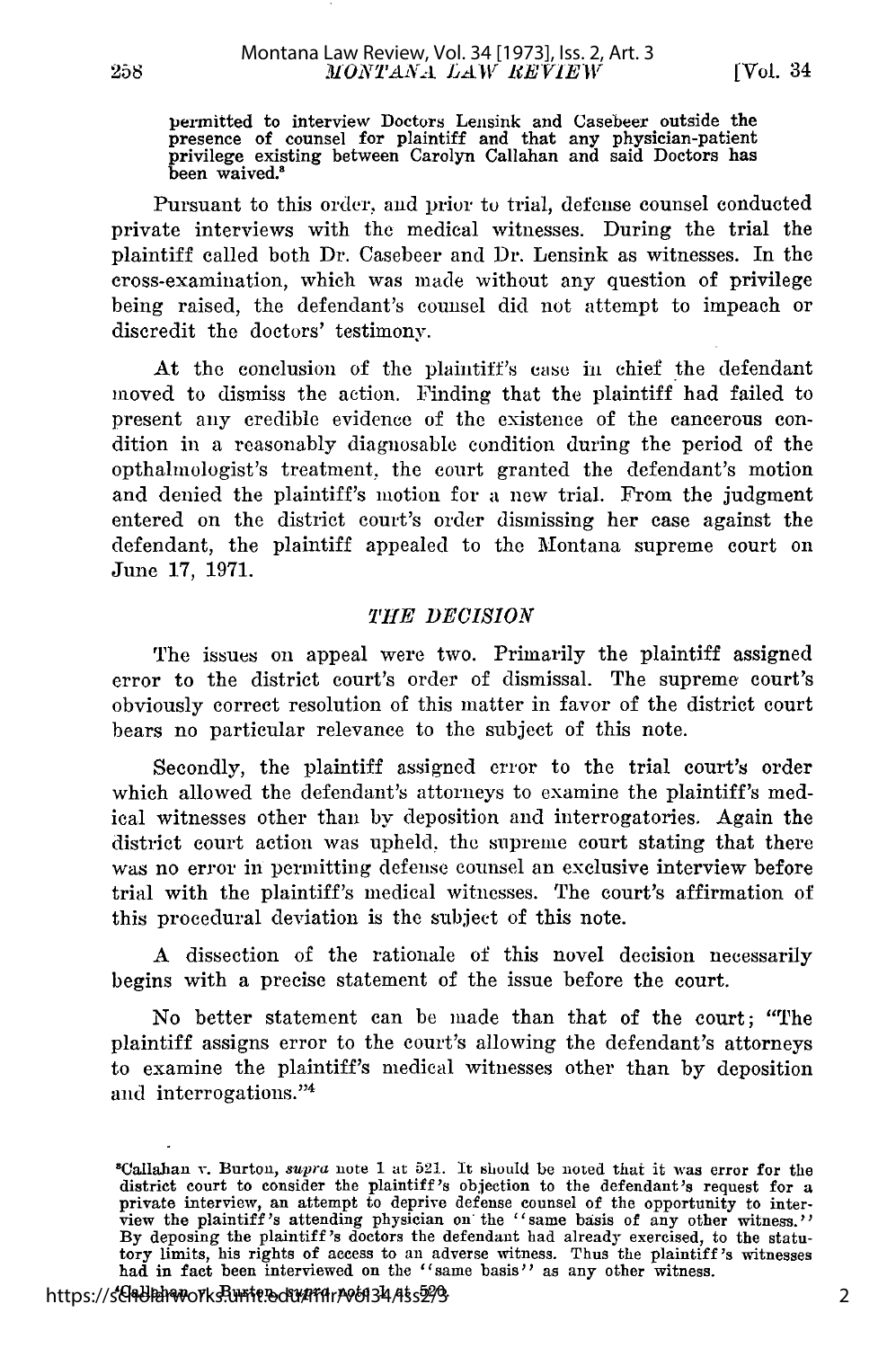The plaintiff realized that by commencing the malpractice action, under rule  $35(b)(2)$ , she waived any physician-patient privilege she might have. Thus on appeal, the plaintiff did not deny that the privilege had been waived, she merely questioned the method by which the district court allowed the defendant to take advantage of that waiver.

The court's discussion<sup>5</sup> of the narrow issue actually raised by the plaintiff noticeably lacked supporting authority. Close scrutiny of the cases the court relied on reveal that they are not authority for allowing a private interview between defense counsel and plaintiff's doctors. The cornerstone of the opinion is a Michigan decision. $6$  Labeling this an "all fours"7 case the Montana supreme court said:

In that case, upon defendant's motion, the court authorized a private interview with plaintiff's doctors in a malpractice suit and concluded: "We find no error in authorizing defendant's counsel to interview plaintiff's physician." [emphasis added]

The supreme court accurately quoted the Michigan court, but nowhere in the Michigan opinion is there any reference to a *private interview* of the plaintiff's medical witnesses by the defendant's counsel. Moreover, the Michigan opinion applies Michigan statutes<sup>9</sup> that provide for the taking and use of witnesses' depositions. The interview authorized by the Michigan court was merely an oral deposition process,<sup>10</sup> substantially similar to that prescribed in the Montana Rules of Civil Procedure, $<sup>11</sup>$  whereby both parties have an equal right to be in attend-</sup> ance. Thus, it appears that the court's reliance on *Gailitis* is misplaced.

This judicial oversight would be inconsequential if the opinion advanced some authority upon which the holding could solidly rest. It is important then to determine whether the court relied on any other legal basis sufficient to support its decision.

In effect this decision amounts to an amendment of rule  $35(b)$ . If in fact that was the court's purpose, an appellate decision was an improper manner to implement the change. The court's failure to comply with the established amending procedures<sup>12</sup> completely removes that process from the list of possible justifications for the decision.

rCallahan v. Burton, *supra* note 1 at 524.

'WicH. GEN. **COURT RULES** §§ 302.1, 302.4. The language of these rules providing deposition procedures is substantially similar to M.R.Civ.P. **26.** The Michigan rules have no provision for an exclusive interview.<br><sup>10</sup>As additional support for this author's position that the Michigan court in *Gailitis* 

was not authorizing a private interview, *see, supra* note 6 at 382.  $^{\text{u}}$ M.R.Civ.P. 26.

<sup>&</sup>lt;sup>6</sup>*Id.* at 523. Notwithstanding the court's concise statement of the issue before it, much of the opinion is reasoned as if the plaintiff had denied the waiver. Therefore, although the court correctly analyzed and resolved such issue consistently with the pres-ent state of the law, that portion of the decision is of no particular relevance to *the* ultimate resolution of the actual issue before the court, or the subject of this note.  $G$ ailitis v. Bassett, 5 Mich.App. 382, 146 N.W.2d 708 (1966).

sId. at 524.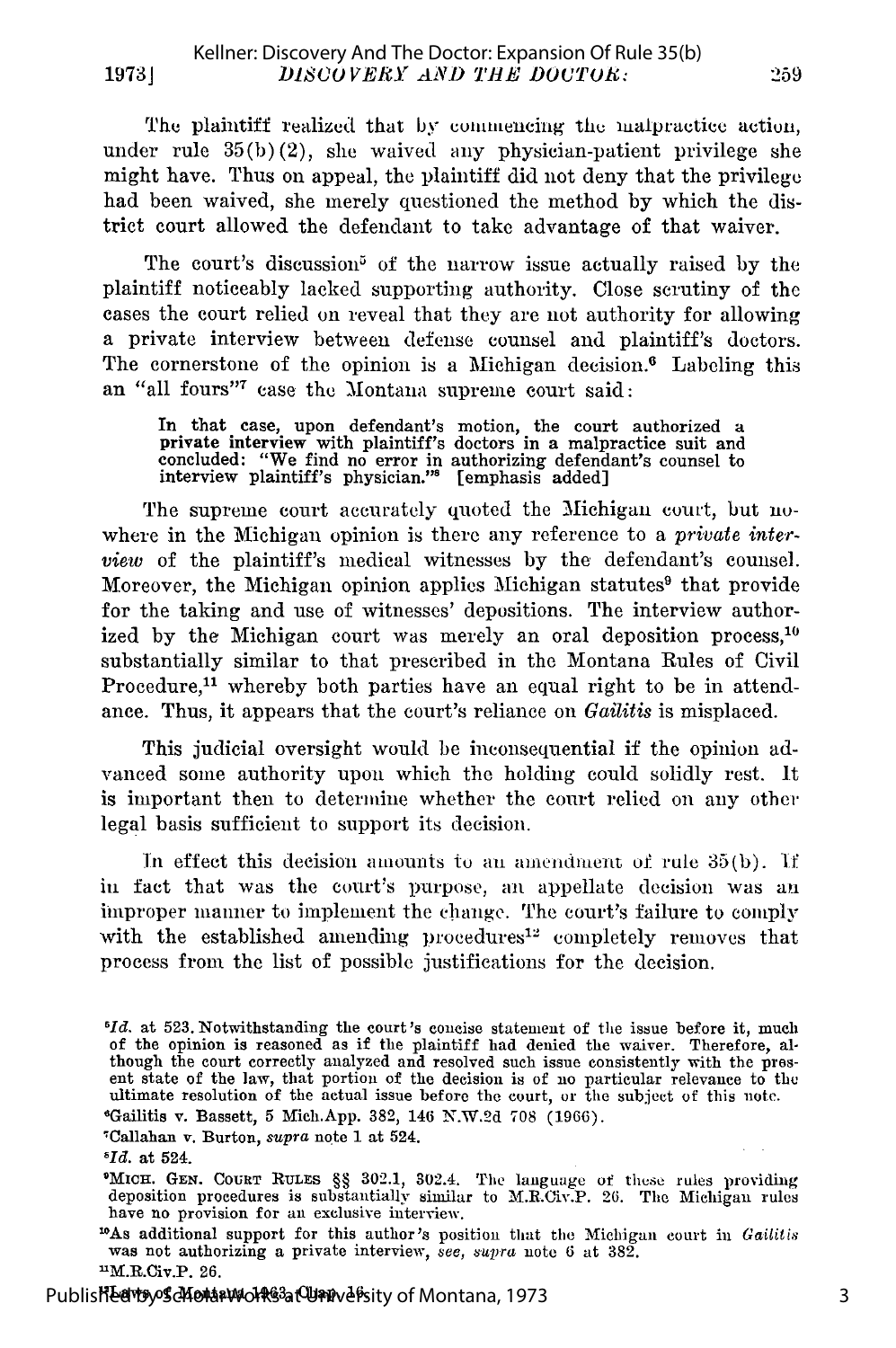260

On the other hand, if, as the court implied,<sup>13</sup> the opinion merely interprets rule  $35(b)(2)$ , the decision would be supportable only if the rule required judicial interpretation and the court complied with recognized canons of statutory construction.

The amendment, subdivision  $(b)(2)$ , to rule 35 was adopted by the supreme court pursuant to the authority conferred on it by the legislature.14 Therefore, if in fact the court was interpreting the subdivision, it was not faced with the usual constructional problem of ascertaining legislative intent, for the amendment embodied the court's own intent. Correspondingly, it is only reasonable to require the court to adhere strictly to the "plain, unambiguous, direct and certain"<sup>15</sup> language of the rule. Where such language has been used there is nothing left for the court to construe.<sup>16</sup>

Rule  $35(b)(2)$  speaks only to the waiver of the physician-patient privilege. It is silent as to the means to be employed in discovering the information made available upon such waiver. If the supreme court intended to add the private interview to the usual tools of discovery already set forth in 35(b), the amendment should not have been adopted until the draft included an express provision for such private interview. As adopted the amendment included no provision for a private interview. It is at the time of adoption that the court should have acted, for it is not the court's function when construing a statute, as it apparently did here, to insert that which has been omitted.<sup>17</sup>

The rules expressly provide for discovery by deposition,<sup>18</sup> interrogatories, $<sup>19</sup>$  and through the production of documents and other articles</sup> for inspection.20 Nowhere do they provide that upon a party's motion a court may order a private, exclusive interview for him with any person or another party. Nor is there any language in rule  $35(b)(2)$  to indicate that discovery thereunder is to proceed in a manner other than that provided for in the deposition and discovery portion of the rules. The court's construction to the contrary is unnecessary, $21$  unnatural, $22$  and therefore insufficient as a foundation for this rule-making decision.

"Callahan v. Burton, *supra* note **1** at **525.** This author's inference arises from the court's statement that "... some members of this Court ... believe that Rule 35(b) (2) . . . should be *interpreted* so that a court may not order an exclusive interview as here.'' [emphasis added] "'Laws of Montana 1963, Chap. 16. '5Montana Assn. of Tobacco and Candy Distributors v. State Board of Equalization, **156** Mont. 108, 476 **P.2d** 775 (1970). **"Id.** 1 7Dunphy v. Anaconda Co., **151** Mont. 76, 438 P.2d 660 (1968). 11M.R.Civ.P. 26, **27,** 28, **29,** 30. 1 0M.R.Civ.P. 31, **33.** 2M.R.Civ.P. 34. mMont. Assn. of Tobacco and Candy Distributors v. State Board of Equalization, *supra* note **15.** 1Dunphy v. Anaconda Co., *supra* note 17.

'Callahan v. Burton, *supra* note 1 at **525.** https://scholarworks.umt.edu/mlr/vol34/iss2/3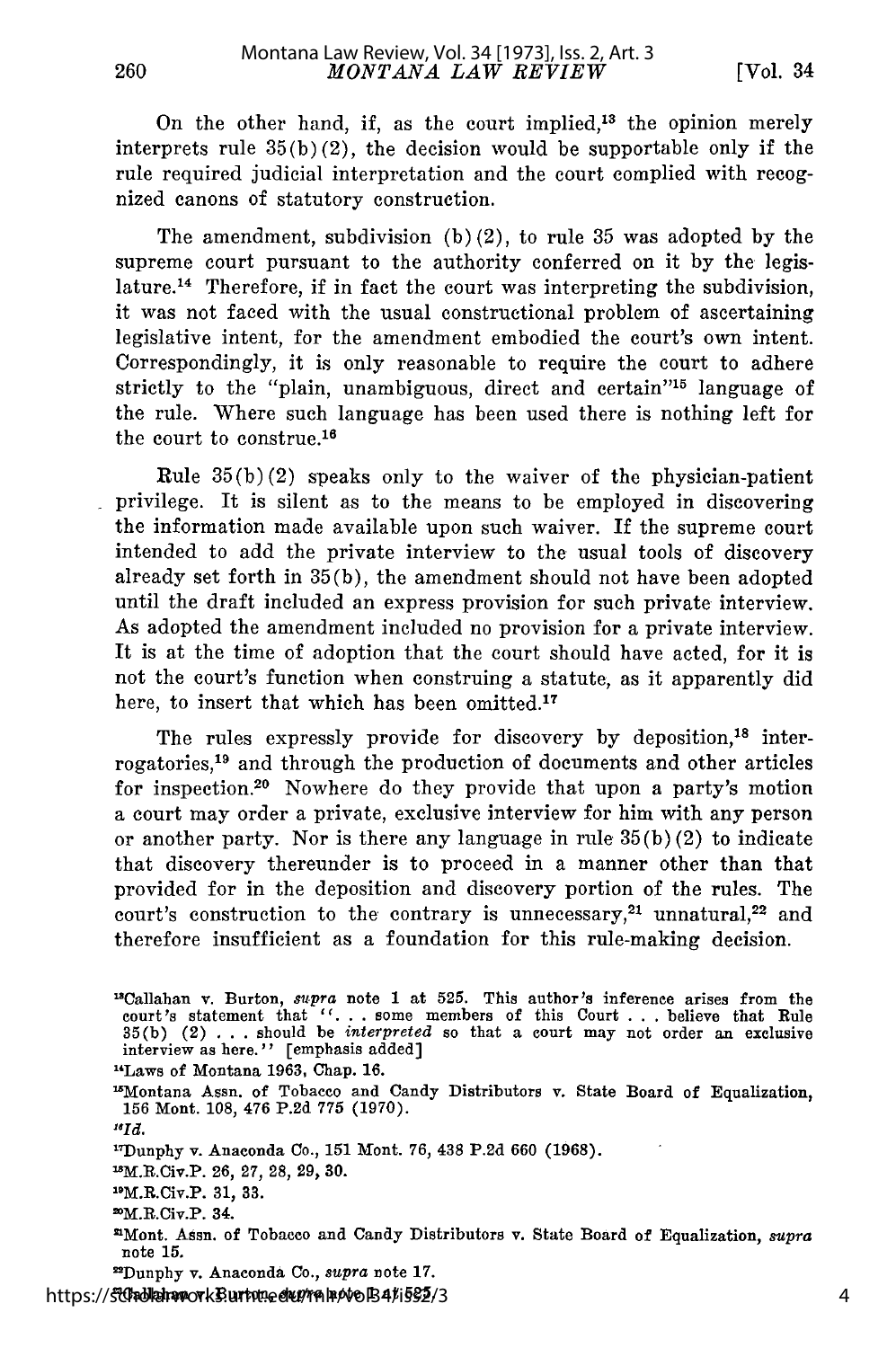**1973]**

To those members of the court who questioned the wisdom of affirming an order permitting an exclusive interview, the court responded, "This view however, does not detract from our holding here as to the result because in any event, if there was error, it was harmless. '23 **Is** this decision then ultimately to find justification upon the theory of harmless error? The facts stated in the opinion appear to support the supreme court's conclusion that the trial judge's determination that an exclusive interview was within the contemplation of the rules of discovery, did not materially affect the substantial rights of the plaintiff. Therefore, with respect to this plaintiff, the supreme court's affirmance of the result of the trial was warranted.<sup>24</sup>

However, harmless error only sustains the result of the litigation, it does not justify the holding of this opinion, nor does it mitigate the holding's prospective effects. The court held, "Judge McClernan did not err **...** in permitting defense counsel to interview medical witnesses before trial."<sup>25</sup> As has been indicated, there is no authority permitting a district court, or any other court, to order a party's medical witnesses to submit to a private interview with an adverse party's counsel. Thus there was no authority for the action taken by the district court.

Had the supreme court expressly branded the granting of the order as error, explained that the facts rendered it harmless, and then affirmed the result reached by the district court, justice would have been served. Unfortunately the court failed to condemn the district court order, and, although justice was served, it was at the expense of setting a dangerous precedent, one which may eventually return to haunt the court.

#### THE EFFECT

Notwithstanding the absence of authority for the holding in this case, the fact remains that upon the authority of *Callahan* a district court in a civil action may now order a party's medical witnesses to submit to a private interview with the adverse party's counsel.

Prior to commencing an examination of the practical impact of this decision it is necessary to develop some perspective of the law existing in the area of the physician-patient privilege. Involved are the statute which established the physician-patient privilege in civil actons,<sup>26</sup> and

"Callahan v. Burton, *supra* note **1** at 525.

 $^{\text{26}}$ REVISED CODES OF MONTANA, § 93-701-4(4) (1947) [hereinafter cited as R.C.M. 1947] "There are particular relations in which it is the policy of the law to encourage confidence and to preserve it inviolate; therefore, a person cannot be examined as a wit-Published By Seholar Werks at University of Montana, 1973

261

*<sup>2</sup>t Cf.,* Wolfe v. Northern Pac. Ry., 147 Mont. 29, 409 P.2d 528 (1966). It was held there that the supreme court will revise the trial judge's determination of what constitutes<br>compliance and noncompliance with the rule authorizing the use of interrogatories<br>for purposes of pretrial discovery, and what sanction only when his judgment may materially affect substantial rights of appellant and allow a possible miscarriage of justice. This analogous holding appears to be sufficient authority for the result in *Gallahan.*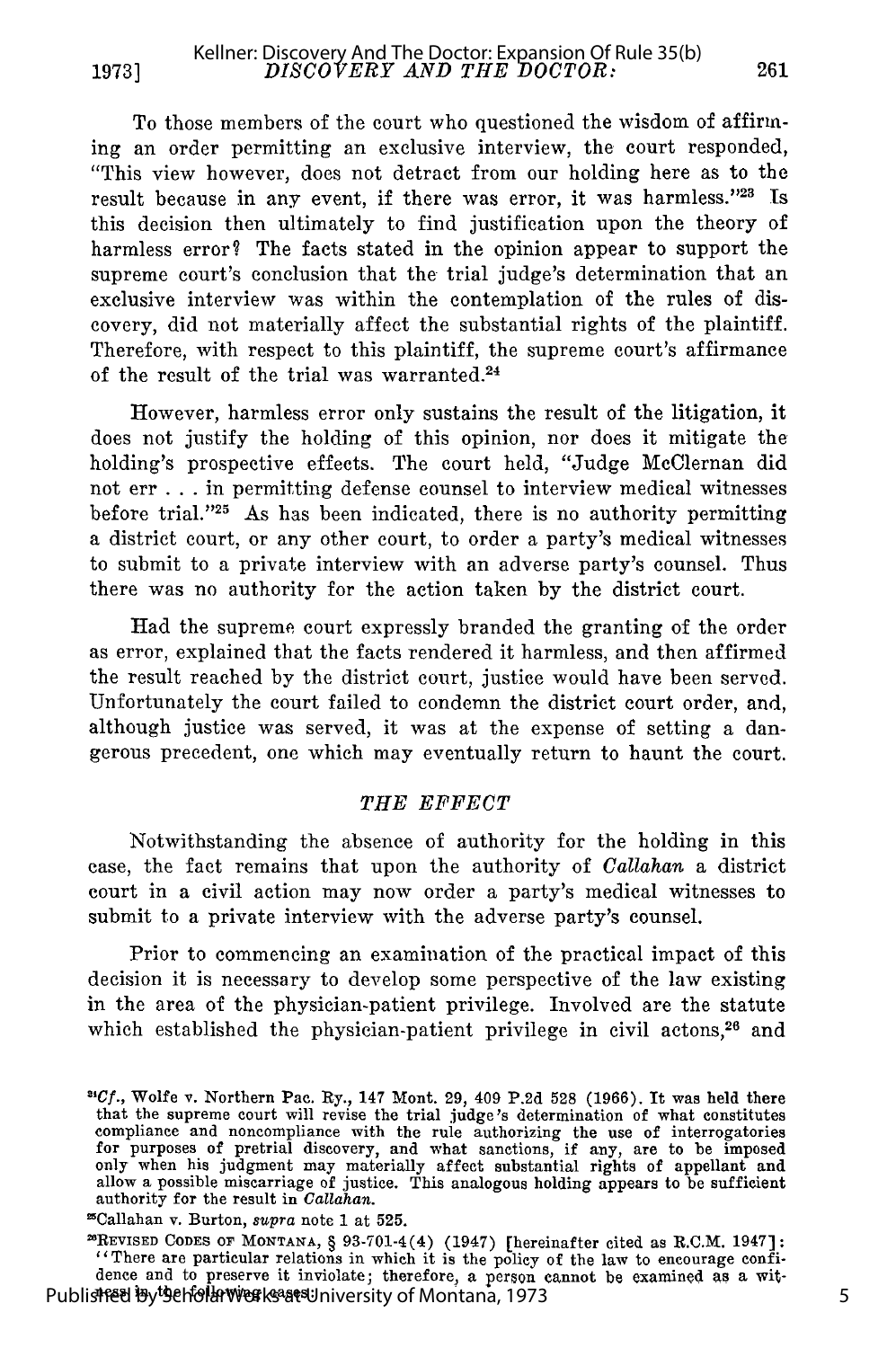the rule of civil procedure, $27$  which, in the best interests of justice, expedited the discovery process by substantially modifying the privilege conferred in the former statute.

A logical method to arrive at a point of departure for a practical analysis of the *Callahan* decision is to briefly trace the historical evolution of both the statute and the rule, their interpreting cases, and their necessary interrelationship.

In terms of the advantage conferred on either plaintiffs or defendants by these statutes, with respect to the strategic use of medical testimony, it appears that with the rule laid down in *Callahan* the legal process has completed an about-face.

With the enactment of the physician-patient privilege statute in 1867,28 Montana initially conferred an advantage upon plaintiffs. Relying upon this statute, a plaintiff could exclude from trial, usually to the financial detriment of the defendant, any medical testimony which might embarass his efforts to prove his allegations of injury. Although subsequent decisions have strictly interpreted the requirements for application of the privilege<sup>29</sup> and have been liberal in their findings of a waiver of the privilege,<sup>30</sup> taken together, these have had no significant erosive effect on the physician-patient privilege. Thus, standing alone this statute preserves a plaintiff's initial advantage.

Fortunately, this privilege statute does not stand alone. The evolution of the Montana Rules of Civil Procedure, especially rule 35 and the other rules of discovery, has had substantial influence on the privi-

<sup>4.</sup> A licensed physician or surgeon cannot, without the consent of his patient, be examined in a civil action as to any information acquired in attending the patient, which was necessary to enable him to prescribe or act for the patient.'

 $n_{\text{max}}$  as  $n_{\text{max}}$  as the region of  $\frac{1}{n}$  and  $\frac{1}{n}$  are  $\frac{1}{n}$  and  $\frac{1}{n}$  provides that a court may order a party whose physical or mental condition is at issue to submit to an examination. Subdivision (b)(1) provides for the production and use of the report of the examining physician. Subdivision (b)(2) provides that a party waives his physician-patient privilege if he requests a copy of the physician's report, takes the examining physician deposition or commences an action which places in issue the plaintiff's physical or mental condition.

 $2E$ Laws of Montana 1867, § 376 (hereinafter cited as Laws 1867) (now R.C.M. 1947, § 93-701-4(4).

<sup>&</sup>lt;sup>29</sup>Garrett v. City of Butte, 69 Mont. 214, 221 P. 537 (1923). Before the physician-<br>patient privilege could be invoked the court required that two things be shown: first,<br>that the relation of physian-patient existed at th cated to the physician; and two, that the information given the physician was necessary to enable him to prescribe or act for the patient. Thus in this case the patient was not allowed to invoke the privilege to exclude his description to the physician of the exact location of the fall that caused the injury in question. Montana v. Campbell, 146 Mont. 251, 405 P.2d 978 (1965).

<sup>3</sup>OIn *May v. Northern Pae. By.,* 32 Mont. 522, 81 P. 328 (1905) [hereinafter cited as May v. N.P.R.R.], the court explained that a patient-plaintiff's calling of a physician to testify in any civil action as to the plaintiff's condition was understood to constitute a waiver of the plaintiff's physician-patient privilege. *Hier v. Farmers' Mutual Fire Ins. Co.,* 104 Mont. 471, 67 P.2d 831 (1937), held that those persons who represent a person after his death may, for the purpose of protecting rights acquired https://scholarworks.umt.edu/mola/vol34/iss22/3ilege.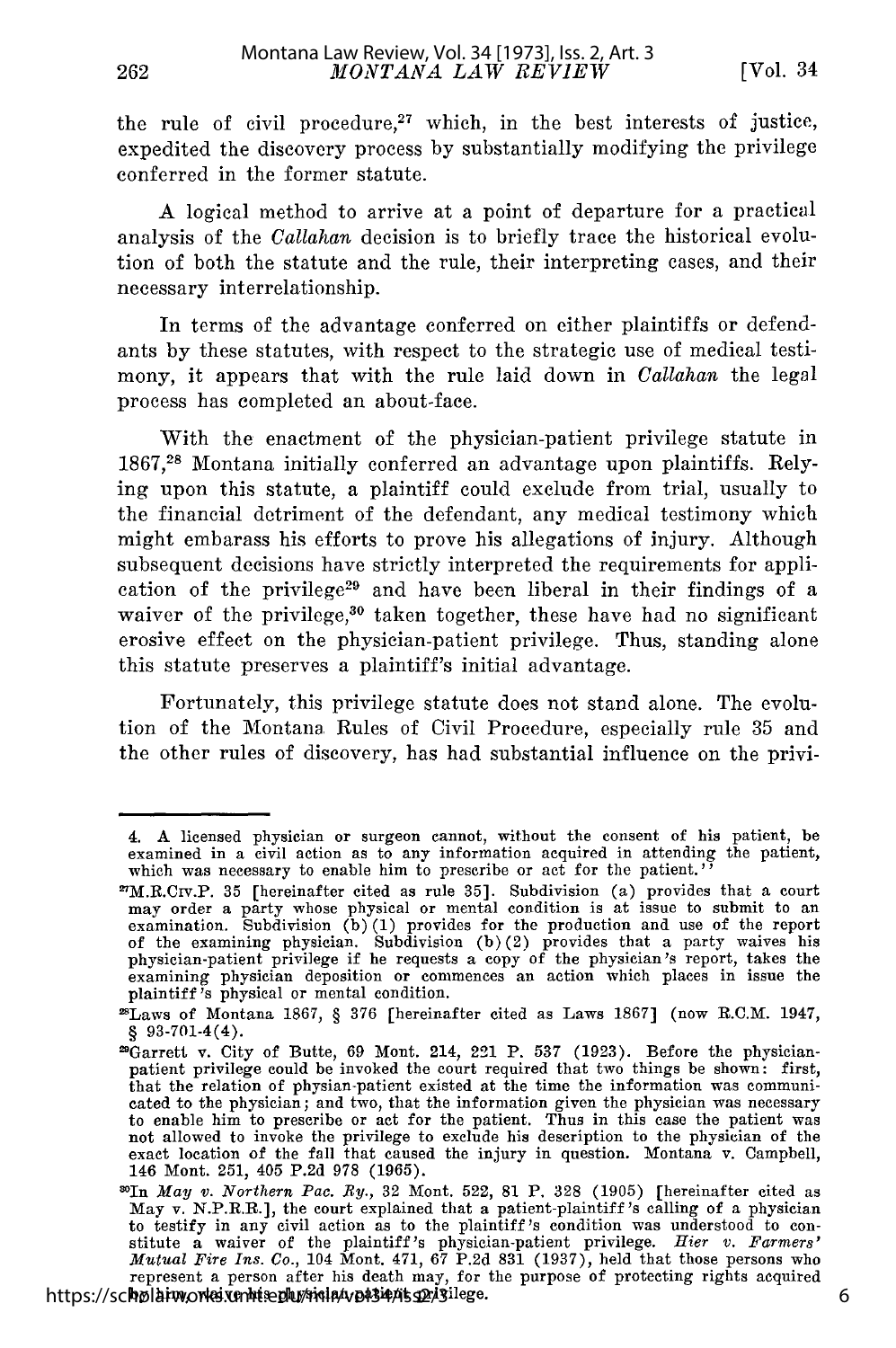lege. As this area of the legal process developed, equality between plaintiff and defendant, in terms of access to highly relevant medical testimony, was finally achieved.

To elaborate, originally, and as re-enacted, the statutory ancestors of rule **3531** were not intended as tools of discovery, but merely provided a method for preserving the testimony of witnesses who, for certain specified reasons, would be absent or unable to testify at trial.

In a case that arose in 1905, *May v. Northern Pacific Railway*,<sup>32</sup> the Montana supreme court reached a decision that was the harbinger of the judicial and legislative action that was ultimately to transform this innocuous deposition statute into the potent provision that is today rule 35. As framed by the court in *May* an issue was whether a district court, in an action for personal injuries, could compel the plaintiff to submit to a physical examination by a physician appointed by the court.33 After an exhaustive discussion of the conflicting authorities on both sides of the issue, the court turned to an analysis of the possible sources of such judicial authority in Montana.<sup>34</sup> Finding neither an express nor implied conferral of such authority in either the constitution or statute, the court concluded that the power to order a physical examination was not authorized by law.<sup>35</sup>

However, the court commented that arguments in favor of such power might be more cordially received in the legislature.<sup>36</sup> As foreseen by the court, the legislature acted in 1933 by amending the existing deposition statute37 to provide the procedure whereby the physical examination sought in *May* could be obtained.<sup>38</sup> As amended, this enactment was the forerunner of the present rule 35(a). This minimal encroachment on the plaintiffs' advantageous physician-patient privilege conferred partial parity on defendants with respect to obtaining physicians' testimony.

Following this small blow for procedural equality, nothing of substantial legal consequence occurred in this area until the enactment in 1959 of an enabling act which empowered the Montana supreme court to recommend civil rules of procedure.<sup>39</sup> The purpose of the act was, "...

<sup>&</sup>quot;Laws of Montana 1864, § 341 (repealed Laws of Montana 1961, **Ch.** 13, § 84, effective Jan. 1, 1962). Laws of Montana 1877, § 657, (repealed Laws of Montana 1961, Ch. 13, § 84, effective Jan. 1, 1962).

<sup>&</sup>quot; 2 May v. N.P.R.R., *supra* note 27.

<sup>\*</sup>It is interesting that if this issue were redrafted in the form of an affirmative statement it would constitute a concise summary of the concept that is embodied in M.R.Civ.P. 35(a) [hereinafter cited as rule 35(a)].

<sup>&#</sup>x27;May v. N.P.R.R., *supra* note 27 at 533.

*MId.* at **537.**

<sup>&</sup>lt;sup>20</sup>*Id.* at 538.

<sup>&</sup>lt;sup>87</sup>Revised Codes of Montana, § 10651 (1921) (repealed Laws of Montana 1961, Ch. 13, § 84, effective Jan. 1, 1962).

<sup>&#</sup>x27;Laws of Montana 1933, Chap. 94 (now M.R.Civ.P. 35(a)).

Published by Scholar Works at Chaiversity of Montana, 1973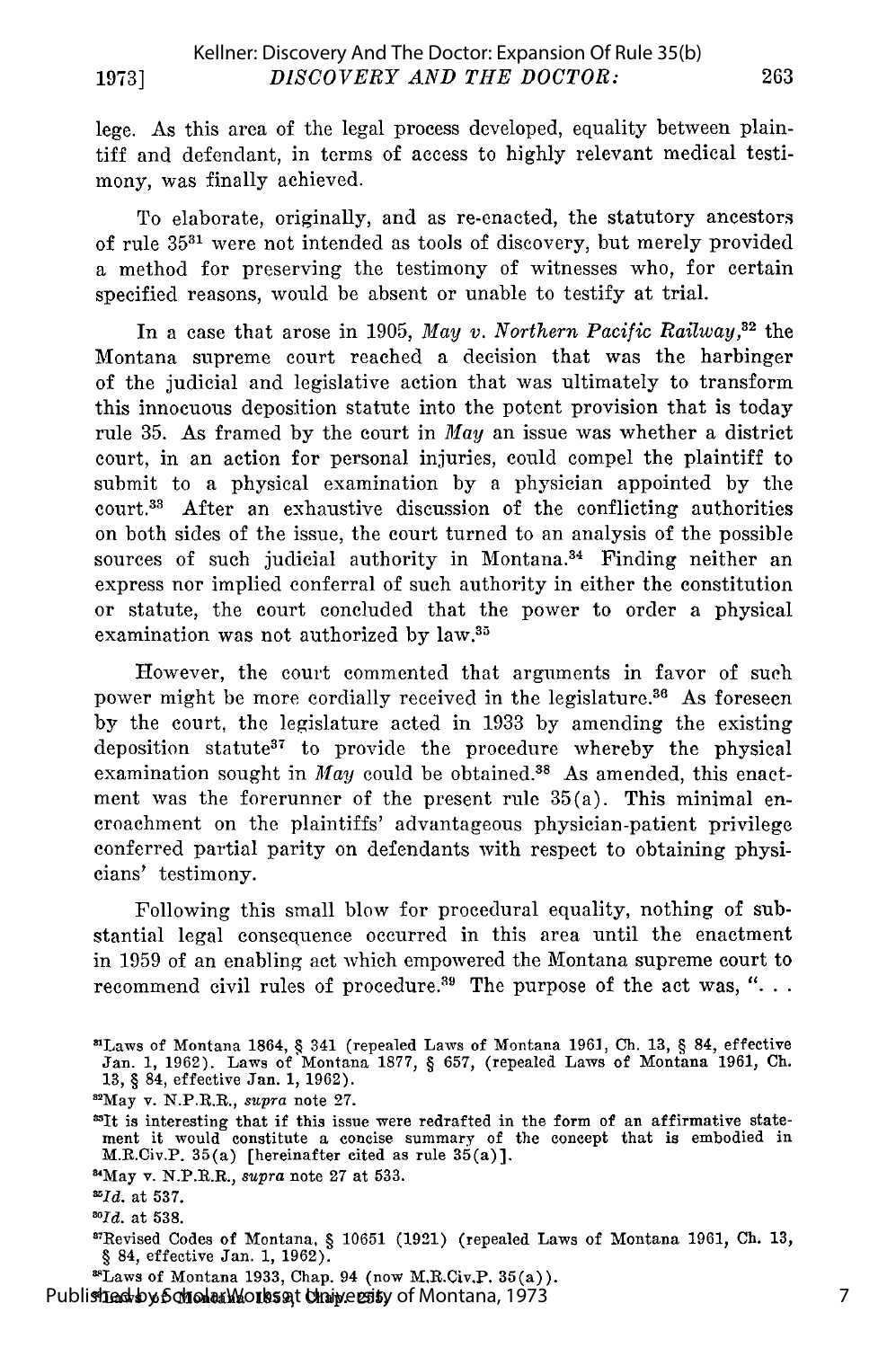to make possible the adoption of the Federal Rules of Civil Procedure so far as seems practicable to the existing Montana Code **... -**

Rule 35 was adopted in 196141 pursuant to the procedures set in motion by this act in a form which deviated only slightly from its federal counterpart.<sup>42</sup> This rule expressly modified the existing physicianpatient privilege only to the extent that it provided that attempts by the patient-litigant to discover information concerning the results of the physical examination to which he had been ordered to submit would constitute a waiver of the privilege. $43$  Thus, the privilege remained a strategic weapon in the patient-plaintiff's trial arsenal,<sup>44</sup> subject only to the condition precedent that he refrain from employing certain specified discovery techniques.

However, the physician-patient privilege continued to enjoy its favored position in the law only until 1968. In February of 1967 the supreme court gave notice to all licensed attorneys in Montana that an amendment had been proposed to rule 35 which would abolish the privilege whenever the patient commenced:

**. ..**an action which places in issue the mental or physical condition of the party bringing the action **...** regarding the testimony of every person who has treated, prescribed, consulted or examined or may thereafter treat, consult, prescribe or examine such party in respect to the same mental or physical condition **... '**

With the adoption of this proposed amendment,<sup>46</sup> Montana surpassed the federal rules<sup>47</sup> and assumed a position with respect to waiver of the physician-patient privilege taken by no other jurisdiction.<sup>48</sup>

With this step the legal process provided for the complete and automatic disclosure of all medical information relevant to the ascertainment of the true cause, nature, and extent of the injuries at issue. The vestige of plaintiffs' advantage was finally removed.

*40Id.* at § 1.

"Laws of Montana 1961, Chap. 13.

"Since 1968, Indiana and Alaska have, in judicial decisions, assumed a similar position with respect to waiver of physician-patient privilege. See, Collins v. Bair, 252 N.E.2d https://scholarworks.umt.edu/mlr/vol34d/552d3P.2d 8 (1966)

<sup>&</sup>quot;Rule 35, prior to Jan. 1, 1968, differed from Fed.R.Civ.P. 35 only in respect to the sanctions provided the court to insure compliance with its orders under this section. Montana relies on the court's contempt power, while the federal courts may exclude a resisting party's testimony from trial.

<sup>&</sup>quot;Rule 35(b) (2), prior to Jan. 1, 1968, provided, **"By** requesting and obtaining a report of the examination so ordered [pursuant to rule  $35(a)$ ] or by taking the deposition of the examiner, the party examined waives any privilege he may have in that action or any other involving the same controversy, regarding the testimony of every other person who has examined or may thereafter examine him in respect to the same mental or physical condition.''

<sup>&</sup>quot;See, Johnson v. St. Patrick's Hospital, **152** Mont. 300, 448 **P.2d 729** (1968).  ${}^{45}$ Rule 35(b)(2).

**<sup>&</sup>quot;SUPREME** COURT ORDER No. 10750-6, Sept. 29, 1967 (effective Jan. 1, 1968).

<sup>&</sup>quot;Fed.R.Civ.P. 35(b)(2) remained essentially the same as M.R.Civ.P. 35(b)(2) had been prior to the supreme court 's order.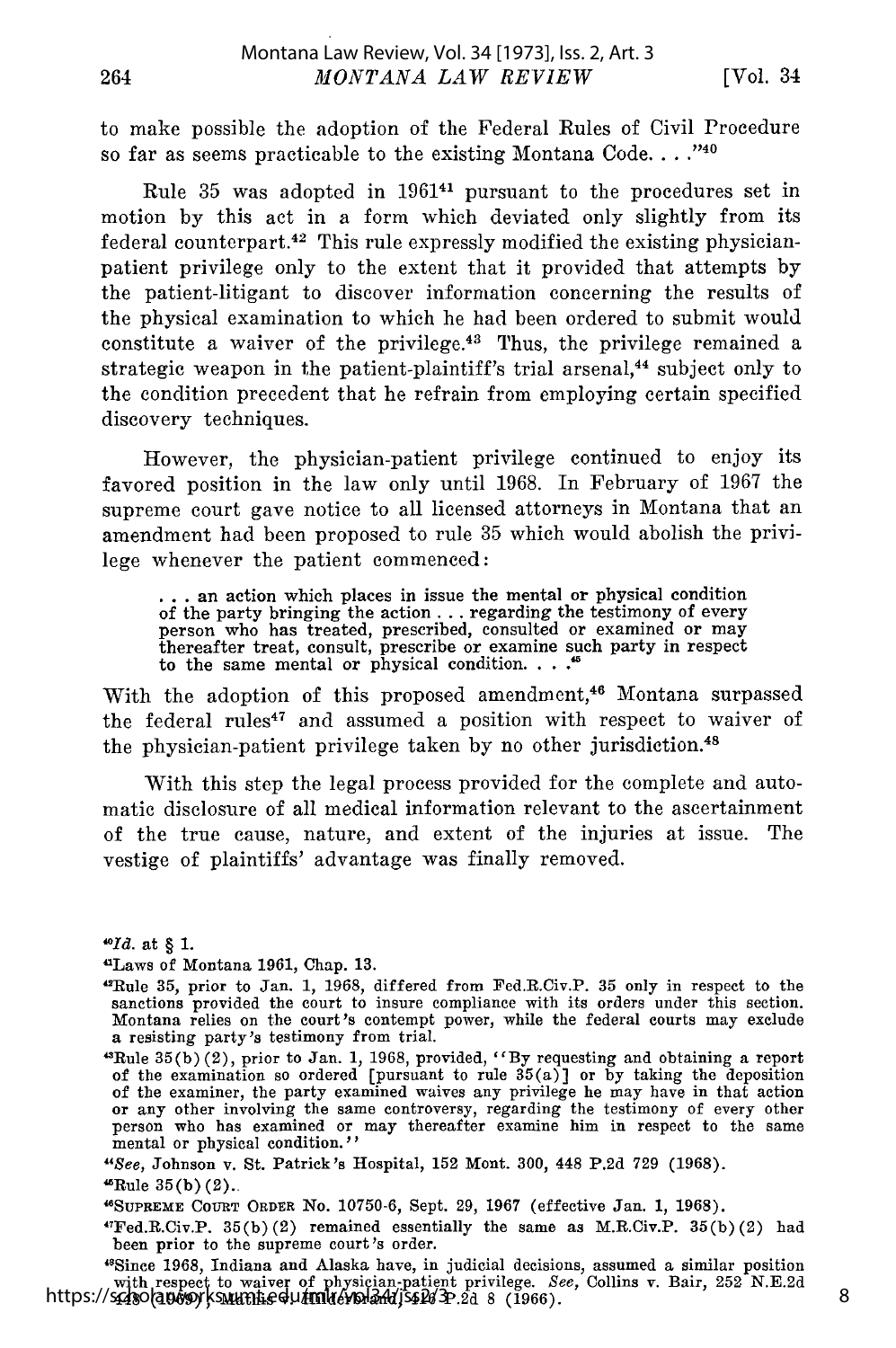Although creating procedural equality between plaintiffs and defendants, this amendment also creates some problems. The Advisory Committee's note to the amendment explains that it "extends the existing modification by rule 35<sup>749</sup> of the physician-patient privilege statute. The committee appears to have euphemistically described the fatal judicial thrust at the privilege, for in the wake of this amendment, and considering the other encroachments on the privilege,<sup>50</sup> it is extremely difficult, if not impossible, to conceive of a situation in which the privilege could still be invoked. However there have been no definitive decisions on the matter, and until such time as there are, affirmations of either the continued existence or total demise of the privilege must necessarily remain mere conjecture.

In *Callahan* the supreme court was presented with the opportunity to conclusively resolve the paradoxical situation created by the simultaneous existence of the statutory physician-patient privilege and rule 35. Instead of grasping the opportunity, the court compounded the ambiguity in this area of the law by seemingly creating a discovery tool exclusively for the use of defendants proceeding under rule 35. As mentioned, with this decision the legal process has come completely about-face. Defendants now appear to have the advantage with respect to the use of medical testimony that plaintiffs formerly enjoyed.

The foregoing provides historical perspective and a point from which a practical analysis of this procedural anomoly can proceed. The novelty of this decision is most obvious when contrasted with the existing federal and Montana discovery procedures.

The major discovery provisions under both federal<sup>51</sup> and Montana<sup>52</sup> rules are largely self-executing.<sup>53</sup> Notwithstanding the procedural informality generally expressed in the discovery rules, in addition to the federal and Montana rule 35, there remain a few provisions, more under Montana<sup>54</sup> than federal<sup>55</sup> law, whereby the discovery process is effectuated only through court order after a showing of good cause.

Although sometimes judicial implementation is required, it never goes so far as to allow a party to obtain a court order setting up a private interview with an adverse witness.<sup>56</sup> More particularly consider rule 35 and the differences in the Montana and federal versions.

- 62M.R.Civ.P. **26,** 30, 31, 33, 34 and 35.
- *"Compare,* M.R.Civ.P. 26 and 33, *with* Fed.R.Civ.P. **26** and 33.
- $E.g., M.R.Civ.P. 30(b) and 34.$
- $E$ Fed.R.Civ.P. 26(c).

*"See,* the deposition and discovery sections (rules 26-37) of both Fed. and Mt. Rules of Civil Procedure. Published by ScholarWorks at University of Montana, 1973

<sup>9</sup> Advisory Committee's Note to rule **35(b)** (2) **-** 1967 Amendment [hereinafter cited as advisory note]. as advisory note].<br>"There are certain areas in which the physician-patient privilege has been expressly

abolished or severely restricted: see, R.M.C. 1947 §§ 69-4604, 4610 (veneral disease), 92-609 (workmans' compensation), 54-122 (narcotic drugs), 10-902, 905 (child abuse)<sup>ar</sup>Fed.R.Civ.P. 26, 30, 31, 33, 34 and 35.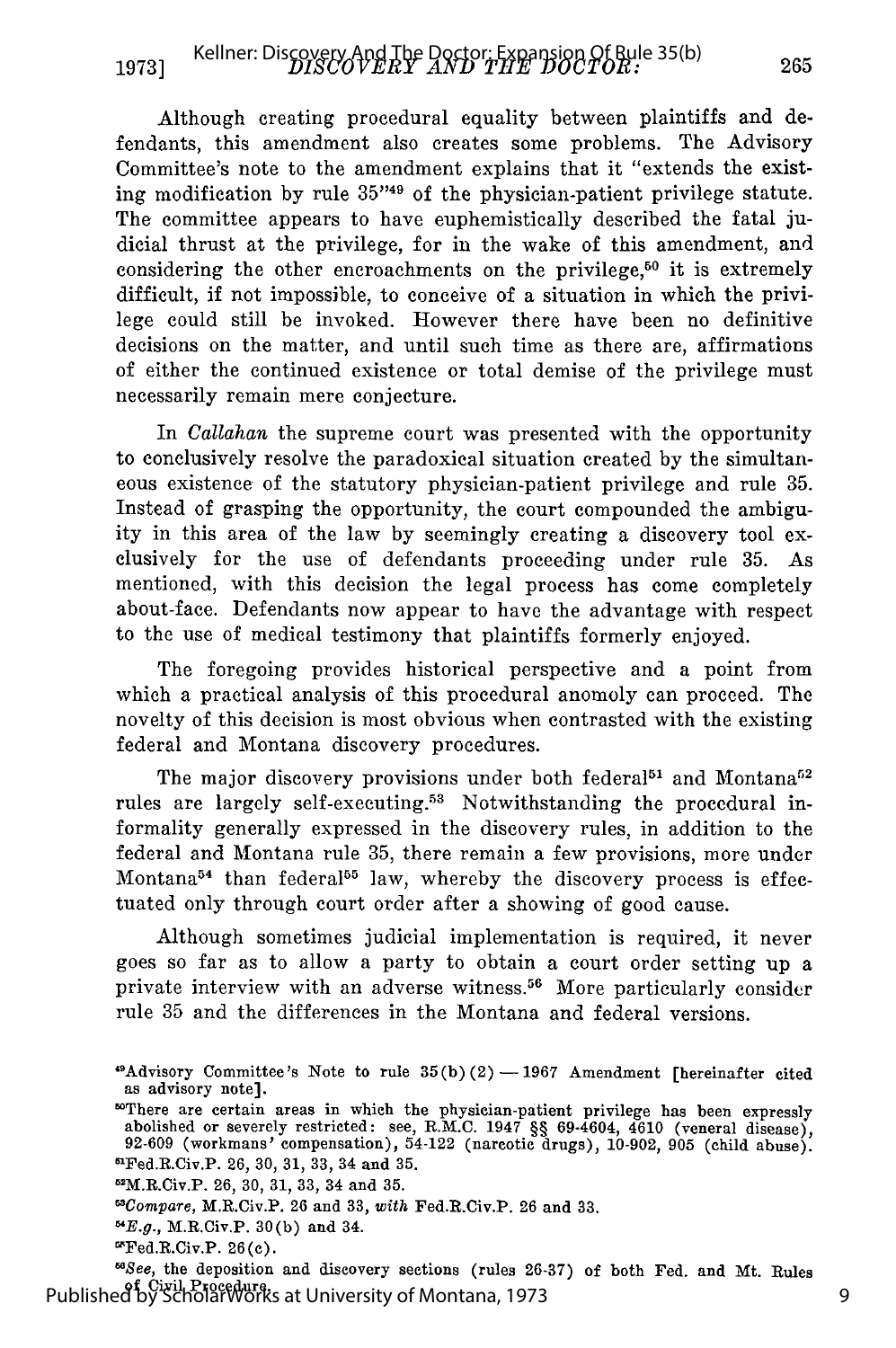Under the federal rule, by requesting and obtaining a report of the examination ordered by the court or by taking a deposition of the examiner, the party examined waives any physician-patient privilege he may have in regard to the condition at issue.<sup>57</sup>

As was mentioned earlier, Montana provides that, in addition to those actions constituting a waiver under the federal rule, the party who commences an action placing in issue his mental or physical condition also waives his physician-patient privilege. <sup>58</sup>

Excluding the Montana extension, the two actions constituting waiver under each version of rule 35 are also the *only* two methods by which a party can discover relevant medical information in the hands of an adverse party's physician. Access to the physician is either through a request for a report of his examination of the adverse party, or through the deposition process.

In neither the Montana nor federal rule 35 is there an express provision for a private interview. Nor does the existence in the Montana rule of the additional method of waiver imply that the waiver is to be taken advantage of in a manner other than the two expressly set forth.

However, the court decided otherwise in *Callahan.* The effect of this decision does nothing to advance Montana's prominent position in the area of the discovery of medical testimony. The tools of deposition, interrogatory, and those for the production of documents and records have proven more than adequate for the complete discovery of all relevant medical testimony. The addition of the private interview serves only to create unnecessary problems in the already sensitive relationship between attorneys and physicians.

The special concurring opinion in *Callahan* raises one such problem. The author of that opinion is particularly concerned with the element of surprise that the secret interview might possibly inject into the trial. <sup>59</sup>

Theoretically, the plaintiff need not be surprised at trial by the fruits of the defendant's private interview with his medical witnesses. To avoid such surprise, following the exclusive interview plaintiff's attorney need only to submit the doctor to an intensive interrogation to ascertain the content of his disclosures to the opposition. Unfortunately, as a practical matter, that is impossible. The content of the initial interview could not be reconstructed in a form capable of revealing to plaintiff's counsel an amount of information equivalent to that he would have gathered had he been present, as in the normal deposition proceed-

266

5 'Callaban v. Burton, *supra* note 1 at 525. "The vice of this order lies in barring plaintiff's counsel from knowledge of the fruits of her adversary's discovery under https://schummatedigmentedigmentedu/mlr/volt34fors2y3prise at the trial."

 ${}^{\text{57}}$ Fed. R. Civ.P.  $35(b)(1),(2)$ .

 ${}^{58}$ Rule 35(b)(2).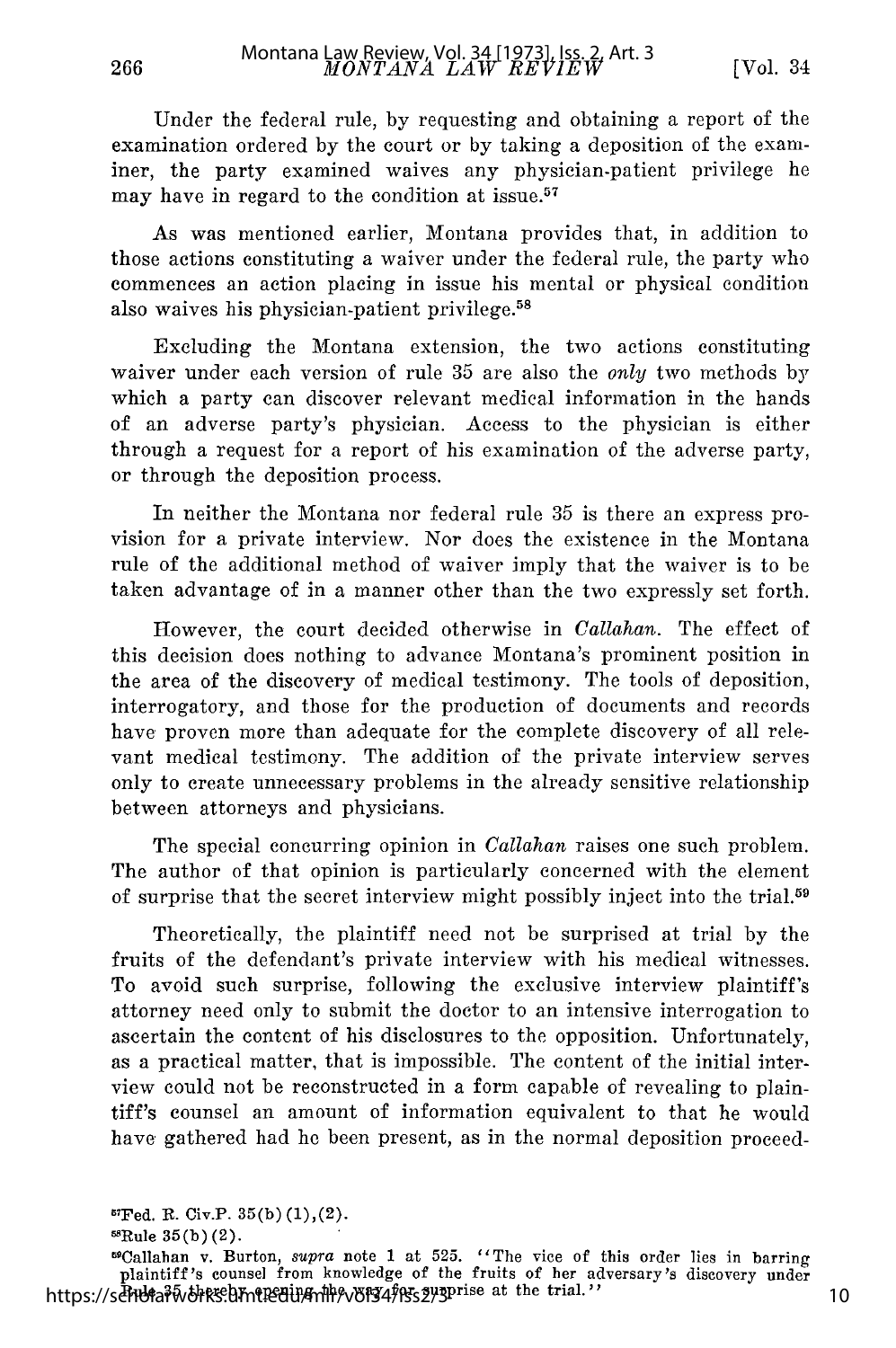ing, or aware of the questions to be asked, as with the use of interrogatories. Moreover, the type of effort necessary to be productive along this line would only further weaken the normally tenuous relationship between attorneys and physicians.

To avoid alienating his own medical witness, the plaintiff would necessarily have to refrain from intensive investigative examination. This restraint would then expose him to the possibility of surprise at trial. This elaboration reveals that the cause of the concern expressed in the concurrence is not imaginary. There will probably be cases where surprise would not arise, but the mere possibility that it might is sufficient to warrant measures that will ensure its nonoccurence in every situation. Simply, the measures are compliance with the rules of civil procedure as they now stand with respect to discovery of adverse medical testimony.

In addition to the dual advantage of preserving procedural simplicity and facilitating the search for truth, such compliance would ensure the continued availability of competent medical testimony, especially in personal injury cases,<sup>60</sup> and assure potential medical witnesses that their valuable time would not be wasted in extra-judicial cross examination.<sup>61</sup>

The decision raises other questions, the answers to which this author can only speculate. For example, there is the issue of whether the use of exclusive interview method of discovery is reserved solely to defense counsel. Assuming litigation in which defendant's physical condition is at issue, and a waiver of whatever physician-patient privilege he might have, may plaintiff's attorney obtain an order granting him a private interview with defendant's medical witnesses? It is reasonable to assume that, since the rules not expressly limited to one party are equally applicable to both, this rule-making decision would likewise be applicable to both parties.

Since this discovery tool was conceived in the context of a malpractice action there is the question of whether its development is to be confined to just those types of suits. Again the court is silent, but it does not seem likely that the use of the method will be so restricted in the light of the fact that the court founded its decision on rule 35, a rule which is not so limited.

#### *CONCLUSION*

For the sake of the practicing bar it is essential these questions be answered and the ambiguities resolved. Definitive statements can come

11

<sup>6</sup>Advisory Note, *supra* note 34. The adoption of the 1967 amendment adequately serves this purpose, thus it need not be supplemented by a decision like *Callahan.* <sup>6</sup>

<sup>&</sup>lt;sup>61</sup>Since the appearance of medical witnesses is absolutely essential to the determination of truth in personal injury cases, it is in the best interests of justice that courts do everything in their power to make it as simple as possible for physicians to offer<br>their irreplacable services. Thus decisions that alienate the already suspicious medical Published by Scholard correction and accurate the unitate the directly suspected to the cause of justice.